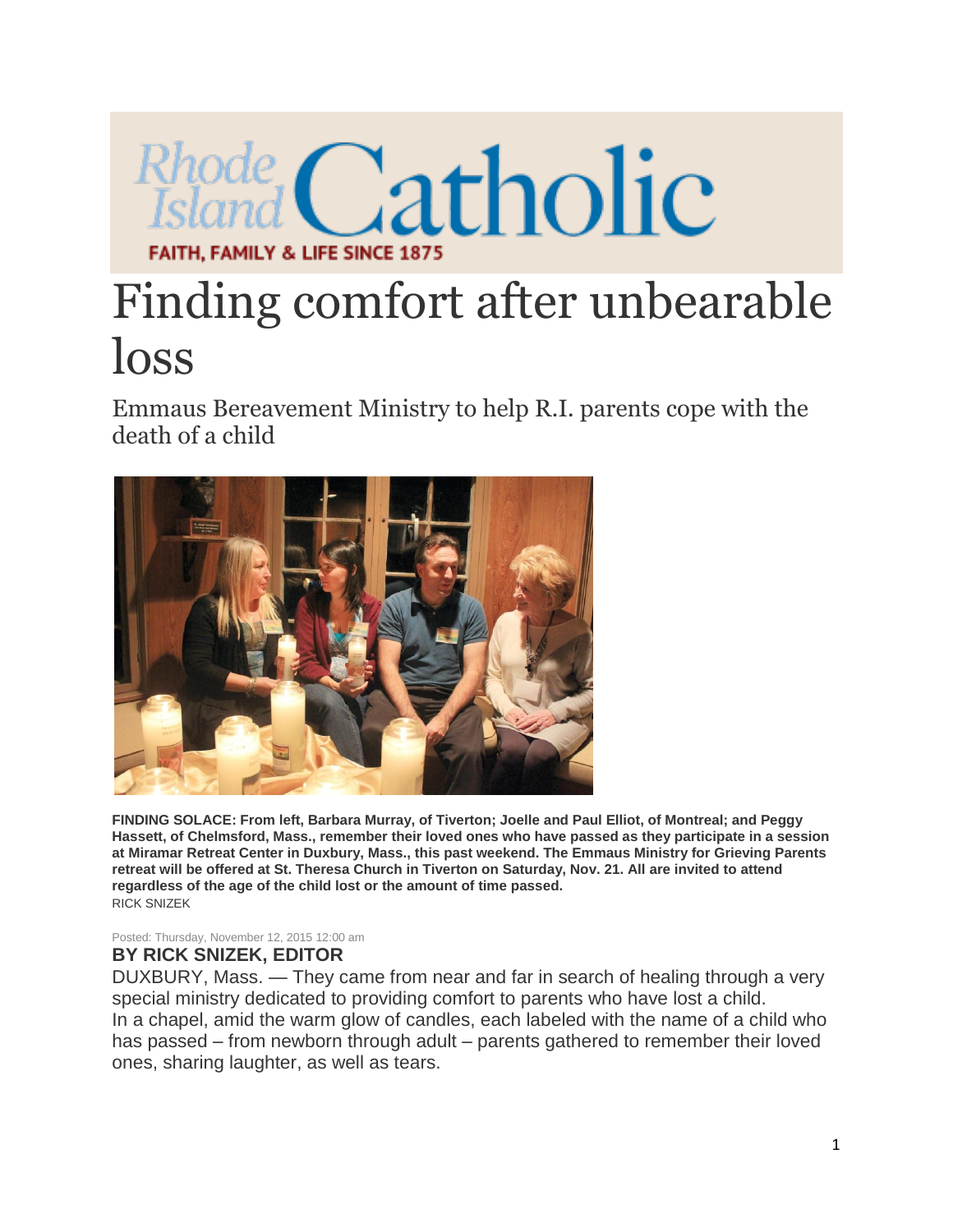In a corner near the windows, during a break between sessions of the weekend retreat, parents bond over the same heartbreak they both have experienced. A mother from Montreal leans in to comfort a mother from Tiverton, R.I., both knowing the feeling of loss in their lives.



**Joelle Elliott at the Emmaus Ministry Weekend Retreat in Duxbury, MA**

Joelle Elliott drove with her husband Paul to this seaside Massachusetts hamlet from their native Montreal after reading online about the Emmaus Ministry for Grieving Parents.

This unique, Catholic ongoing program serving the spiritual needs of parents was started in 2009 by the Franciscan Friars at St. Anthony Shrine & Ministry Center in Boston, in collaboration with Diane and Charley Monaghan, who sought healing following the death of their son Paul in 2002.

The parents of three, the Elliotts lost their fourth child, Thomas, to Sudden Infant Death Syndrome on August 19. He was only five weeks old.

"It's hard to get time to grieve and to think about all these things with the other three kids at home," Joelle said of the opportunity for reflection on their loss afforded by the weekend retreat.

"So, just time being away and being together has

been really helpful and seeing everybody else going through different, but similar things too, they understand and you don't have to do anything. You can just be yourself. That's really nice too."

While the mother with whom she shared an embrace while holding candles lighted in remembrance of their departed loved ones traveled a much shorter distance to take part in the retreat, the journey for any parent who outlives a child is no less arduous.

Despite the very methodical way of thinking that Barbara Murray employs in her career as an engineer, she still finds it difficult to process the death of Melissa, her beloved daughter who died nearly two years ago at age 32, a loss she describes painfully as "sudden and accidental."

Murray, a parishioner at St. Theresa Church in Tiverton, learned about The Emmaus Ministry for Grieving Parents and has now become involved as a team leader. Murray has been working with Father Przemyslaw "Shemek" Lepak, pastor of St. Theresa and St. Christopher parishes in Tiverton to make the program accessible locally.